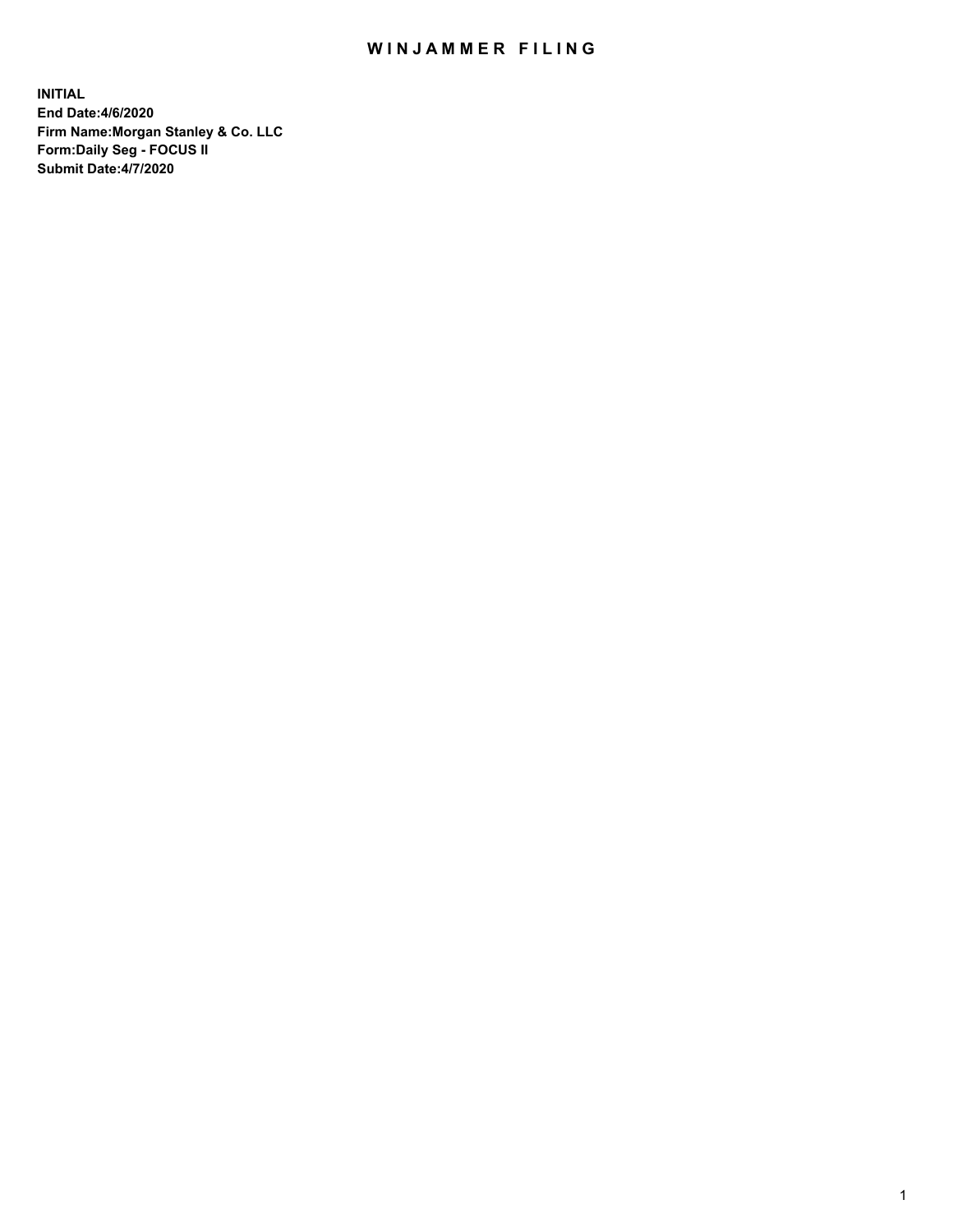**INITIAL End Date:4/6/2020 Firm Name:Morgan Stanley & Co. LLC Form:Daily Seg - FOCUS II Submit Date:4/7/2020 Daily Segregation - Cover Page**

| Name of Company                                                                                                                                                                                                                                                                                                                | <b>Morgan Stanley &amp; Co. LLC</b>                   |
|--------------------------------------------------------------------------------------------------------------------------------------------------------------------------------------------------------------------------------------------------------------------------------------------------------------------------------|-------------------------------------------------------|
| <b>Contact Name</b>                                                                                                                                                                                                                                                                                                            | <b>Ikram Shah</b>                                     |
| <b>Contact Phone Number</b>                                                                                                                                                                                                                                                                                                    | 212-276-0963                                          |
| <b>Contact Email Address</b>                                                                                                                                                                                                                                                                                                   | Ikram.shah@morganstanley.com                          |
| FCM's Customer Segregated Funds Residual Interest Target (choose one):<br>a. Minimum dollar amount: ; or<br>b. Minimum percentage of customer segregated funds required:% ; or<br>c. Dollar amount range between: and; or                                                                                                      | 235,000,000<br><u>0</u><br><u>00</u>                  |
| d. Percentage range of customer segregated funds required between:% and%.<br>FCM's Customer Secured Amount Funds Residual Interest Target (choose one):<br>a. Minimum dollar amount: ; or<br>b. Minimum percentage of customer secured funds required:%; or                                                                    | 0 Q<br>140,000,000<br><u>0</u>                        |
| c. Dollar amount range between: and; or<br>d. Percentage range of customer secured funds required between: % and %.                                                                                                                                                                                                            | <u>0 0</u><br>0 <sup>0</sup>                          |
| FCM's Cleared Swaps Customer Collateral Residual Interest Target (choose one):<br>a. Minimum dollar amount: ; or<br>b. Minimum percentage of cleared swaps customer collateral required:% ; or<br>c. Dollar amount range between: and; or<br>d. Percentage range of cleared swaps customer collateral required between:% and%. | 92,000,000<br><u>0</u><br><u>00</u><br>0 <sub>0</sub> |

Attach supporting documents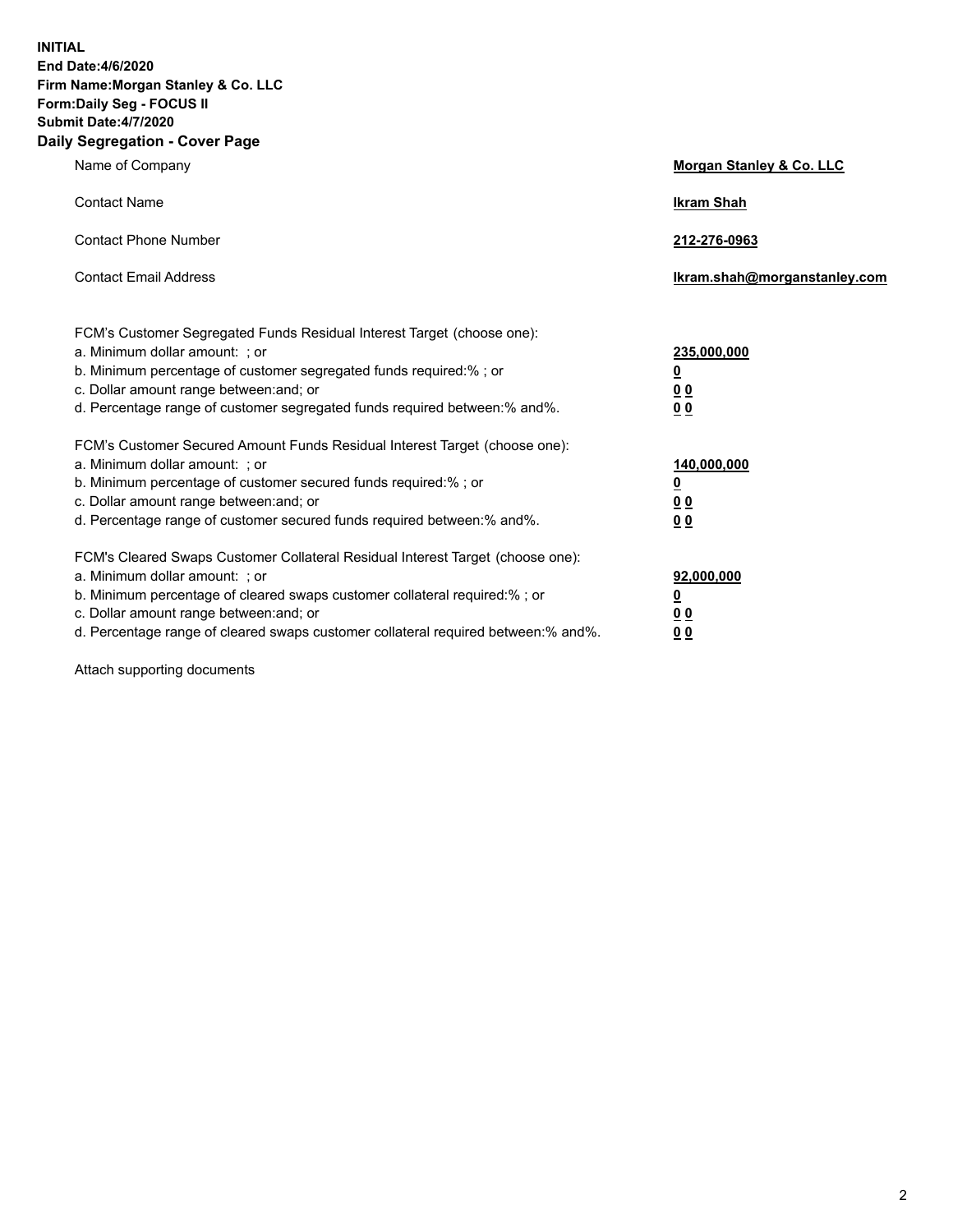| <b>INITIAL</b> | End Date: 4/6/2020<br>Firm Name: Morgan Stanley & Co. LLC<br>Form: Daily Seg - FOCUS II<br><b>Submit Date: 4/7/2020</b><br><b>Daily Segregation - Secured Amounts</b> |                                                              |
|----------------|-----------------------------------------------------------------------------------------------------------------------------------------------------------------------|--------------------------------------------------------------|
|                | Foreign Futures and Foreign Options Secured Amounts                                                                                                                   |                                                              |
|                | Amount required to be set aside pursuant to law, rule or regulation of a foreign<br>government or a rule of a self-regulatory organization authorized thereunder      | $0$ [7305]                                                   |
| 1.             | Net ledger balance - Foreign Futures and Foreign Option Trading - All Customers                                                                                       |                                                              |
|                | A. Cash                                                                                                                                                               | 4,879,973,315 [7315]                                         |
|                | B. Securities (at market)                                                                                                                                             | 2,632,280,907 [7317]                                         |
| 2.<br>3.       | Net unrealized profit (loss) in open futures contracts traded on a foreign board of trade<br>Exchange traded options                                                  | -264,646,118 [7325]                                          |
|                | a. Market value of open option contracts purchased on a foreign board of trade                                                                                        | 33,729,425 [7335]                                            |
|                | b. Market value of open contracts granted (sold) on a foreign board of trade                                                                                          | -34,872,900 [7337]                                           |
| 4.             | Net equity (deficit) (add lines 1. 2. and 3.)                                                                                                                         | 7,246,464,629 [7345]                                         |
| 5.             | Account liquidating to a deficit and account with a debit balances - gross amount                                                                                     | 258,538,132 [7351]                                           |
|                | Less: amount offset by customer owned securities                                                                                                                      | -255,220,416 [7352] 3,317,716                                |
| 6.             |                                                                                                                                                                       | [7354]                                                       |
|                | Amount required to be set aside as the secured amount - Net Liquidating Equity<br>Method (add lines 4 and 5)                                                          | 7,249,782,345 [7355]                                         |
| 7.             | Greater of amount required to be set aside pursuant to foreign jurisdiction (above) or line                                                                           | 7,249,782,345 [7360]                                         |
|                | 6.                                                                                                                                                                    |                                                              |
|                | FUNDS DEPOSITED IN SEPARATE REGULATION 30.7 ACCOUNTS                                                                                                                  |                                                              |
| 1.             | Cash in banks                                                                                                                                                         |                                                              |
|                | A. Banks located in the United States<br>B. Other banks qualified under Regulation 30.7                                                                               | 532,615,968 [7500]<br>693,951,696 [7520] 1,226,567,664       |
|                |                                                                                                                                                                       | [7530]                                                       |
| 2.             | <b>Securities</b>                                                                                                                                                     |                                                              |
|                | A. In safekeeping with banks located in the United States                                                                                                             | 949,548,962 [7540]                                           |
|                | B. In safekeeping with other banks qualified under Regulation 30.7                                                                                                    | 0 [7560] 949,548,962 [7570]                                  |
| 3.             | Equities with registered futures commission merchants<br>A. Cash                                                                                                      | 11,245,658 [7580]                                            |
|                | <b>B.</b> Securities                                                                                                                                                  | $0$ [7590]                                                   |
|                | C. Unrealized gain (loss) on open futures contracts                                                                                                                   | 1,380,054 [7600]                                             |
|                | D. Value of long option contracts                                                                                                                                     | $0$ [7610]                                                   |
|                | E. Value of short option contracts                                                                                                                                    | 0 [7615] 12,625,712 [7620]                                   |
| 4.             | Amounts held by clearing organizations of foreign boards of trade                                                                                                     |                                                              |
|                | A. Cash                                                                                                                                                               | $0$ [7640]                                                   |
|                | <b>B.</b> Securities<br>C. Amount due to (from) clearing organization - daily variation                                                                               | $0$ [7650]<br>$0$ [7660]                                     |
|                | D. Value of long option contracts                                                                                                                                     | $0$ [7670]                                                   |
|                | E. Value of short option contracts                                                                                                                                    | 0 [7675] 0 [7680]                                            |
| 5.             | Amounts held by members of foreign boards of trade                                                                                                                    |                                                              |
|                | A. Cash                                                                                                                                                               | 3,939,014,036 [7700]                                         |
|                | <b>B.</b> Securities                                                                                                                                                  | 1,682,731,945 [7710]                                         |
|                | C. Unrealized gain (loss) on open futures contracts                                                                                                                   | -266,026,172 [7720]                                          |
|                | D. Value of long option contracts<br>E. Value of short option contracts                                                                                               | 33,729,425 [7730]<br><u>-34,872,900</u> [7735] 5,354,576,334 |
|                |                                                                                                                                                                       | [7740]                                                       |
| 6.             | Amounts with other depositories designated by a foreign board of trade                                                                                                | $0$ [7760]                                                   |
| 7.             | Segregated funds on hand                                                                                                                                              | $0$ [7765]                                                   |
| 8.             | Total funds in separate section 30.7 accounts                                                                                                                         | 7,543,318,672 [7770]                                         |
| 9.             | Excess (deficiency) Set Aside for Secured Amount (subtract line 7 Secured Statement                                                                                   | 293,536,327 [7380]                                           |
| 10.            | Page 1 from Line 8)<br>Management Target Amount for Excess funds in separate section 30.7 accounts                                                                    | 140,000,000 [7780]                                           |
| 11.            | Excess (deficiency) funds in separate 30.7 accounts over (under) Management Target                                                                                    | 153,536,327 [7785]                                           |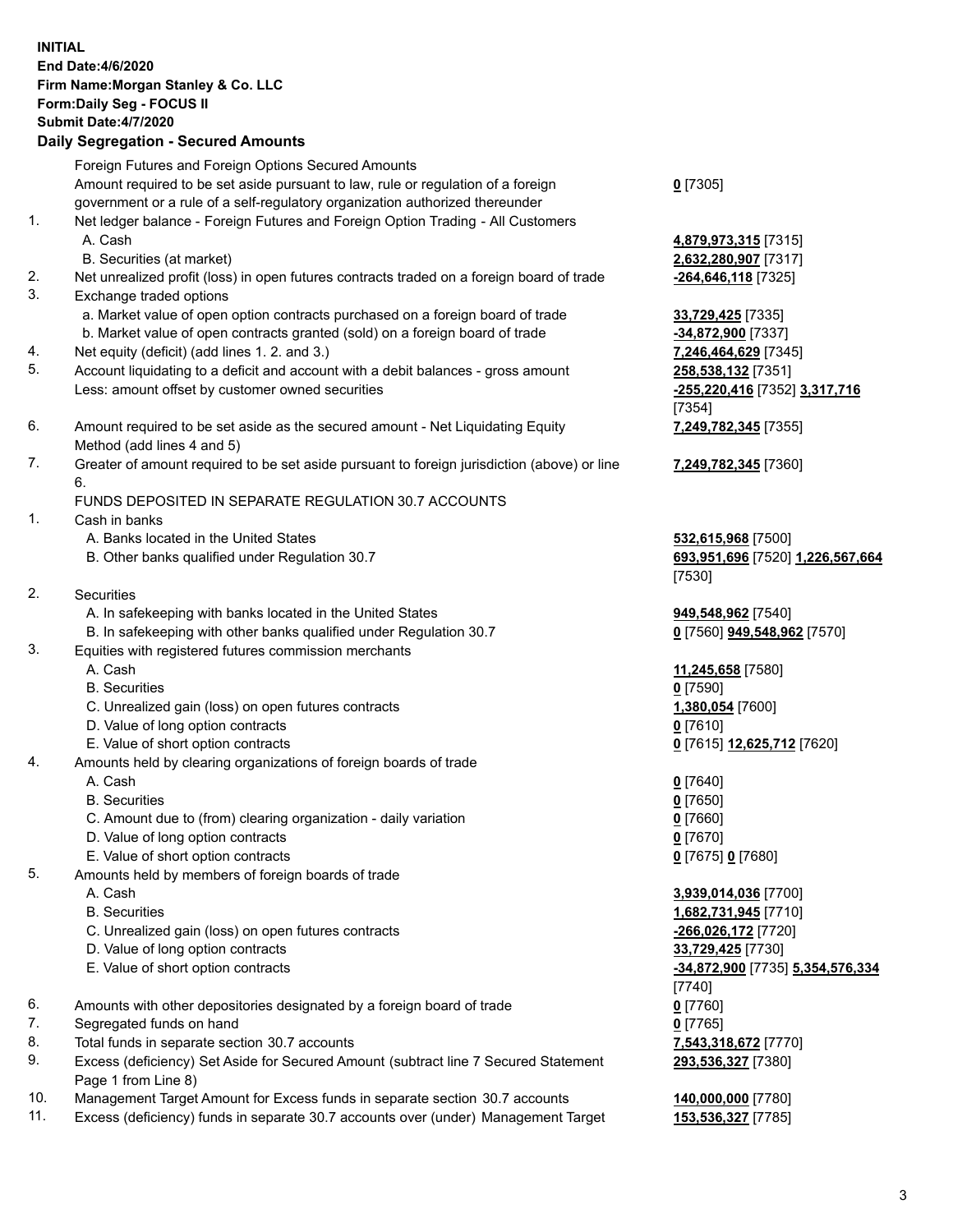|     | <b>INITIAL</b><br>End Date: 4/6/2020<br>Firm Name: Morgan Stanley & Co. LLC<br>Form: Daily Seg - FOCUS II<br><b>Submit Date: 4/7/2020</b><br>Daily Segregation - Segregation Statement |                                  |
|-----|----------------------------------------------------------------------------------------------------------------------------------------------------------------------------------------|----------------------------------|
|     | SEGREGATION REQUIREMENTS(Section 4d(2) of the CEAct)                                                                                                                                   |                                  |
| 1.  | Net ledger balance                                                                                                                                                                     |                                  |
|     | A. Cash                                                                                                                                                                                | 13,899,904,435 [7010]            |
|     | B. Securities (at market)                                                                                                                                                              | 9,237,076,458 [7020]             |
| 2.  | Net unrealized profit (loss) in open futures contracts traded on a contract market                                                                                                     | 5,192,258,692 [7030]             |
| 3.  | Exchange traded options                                                                                                                                                                |                                  |
|     | A. Add market value of open option contracts purchased on a contract market                                                                                                            | 636,997,388 [7032]               |
|     | B. Deduct market value of open option contracts granted (sold) on a contract market                                                                                                    | $-602,139,485$ [7033]            |
| 4.  | Net equity (deficit) (add lines 1, 2 and 3)                                                                                                                                            | 28,364,097,488 [7040]            |
| 5.  | Accounts liquidating to a deficit and accounts with                                                                                                                                    |                                  |
|     | debit balances - gross amount                                                                                                                                                          | 1,245,522,753 [7045]             |
|     | Less: amount offset by customer securities                                                                                                                                             | -1,234,878,388 [7047] 10,644,365 |
|     |                                                                                                                                                                                        | [7050]                           |
| 6.  | Amount required to be segregated (add lines 4 and 5)                                                                                                                                   | 28,374,741,853 [7060]            |
|     | FUNDS IN SEGREGATED ACCOUNTS                                                                                                                                                           |                                  |
| 7.  | Deposited in segregated funds bank accounts                                                                                                                                            |                                  |
|     | A. Cash                                                                                                                                                                                | 4,603,807,951 [7070]             |
|     | B. Securities representing investments of customers' funds (at market)                                                                                                                 | 0 [7080]                         |
|     | C. Securities held for particular customers or option customers in lieu of cash (at<br>market)                                                                                         | 2,305,469,130 [7090]             |
| 8.  | Margins on deposit with derivatives clearing organizations of contract markets                                                                                                         |                                  |
|     | A. Cash                                                                                                                                                                                | 14,808,824,948 [7100]            |
|     | B. Securities representing investments of customers' funds (at market)                                                                                                                 | <u>0</u> [7110]                  |
|     | C. Securities held for particular customers or option customers in lieu of cash (at                                                                                                    | 6,931,607,328 [7120]             |
|     | market)                                                                                                                                                                                |                                  |
| 9.  | Net settlement from (to) derivatives clearing organizations of contract markets                                                                                                        | 373,866,530 [7130]               |
| 10. | Exchange traded options                                                                                                                                                                |                                  |
|     | A. Value of open long option contracts                                                                                                                                                 | 636,997,388 [7132]               |
|     | B. Value of open short option contracts                                                                                                                                                | -602,139,485 [7133]              |
| 11. | Net equities with other FCMs                                                                                                                                                           |                                  |
|     | A. Net liquidating equity                                                                                                                                                              | 12,629,599 [7140]                |
|     | B. Securities representing investments of customers' funds (at market)                                                                                                                 | $0$ [7160]                       |
|     | C. Securities held for particular customers or option customers in lieu of cash (at<br>market)                                                                                         | $0$ [7170]                       |
| 12. | Segregated funds on hand                                                                                                                                                               | $0$ [7150]                       |
| 13. | Total amount in segregation (add lines 7 through 12)                                                                                                                                   | 29,071,063,389 [7180]            |
| 14. | Excess (deficiency) funds in segregation (subtract line 6 from line 13)                                                                                                                | 696,321,536 [7190]               |
| 15  | Managament Target Amount for Excass funds in cogregation                                                                                                                               | <b>225 000 000 171041</b>        |

15. Management Target Amount for Excess funds in segregation<br>16. Excess (deficiency) funds in segregation over (under) Manag Excess (deficiency) funds in segregation over (under) Management Target Amount Excess

**461,321,536** [7198]